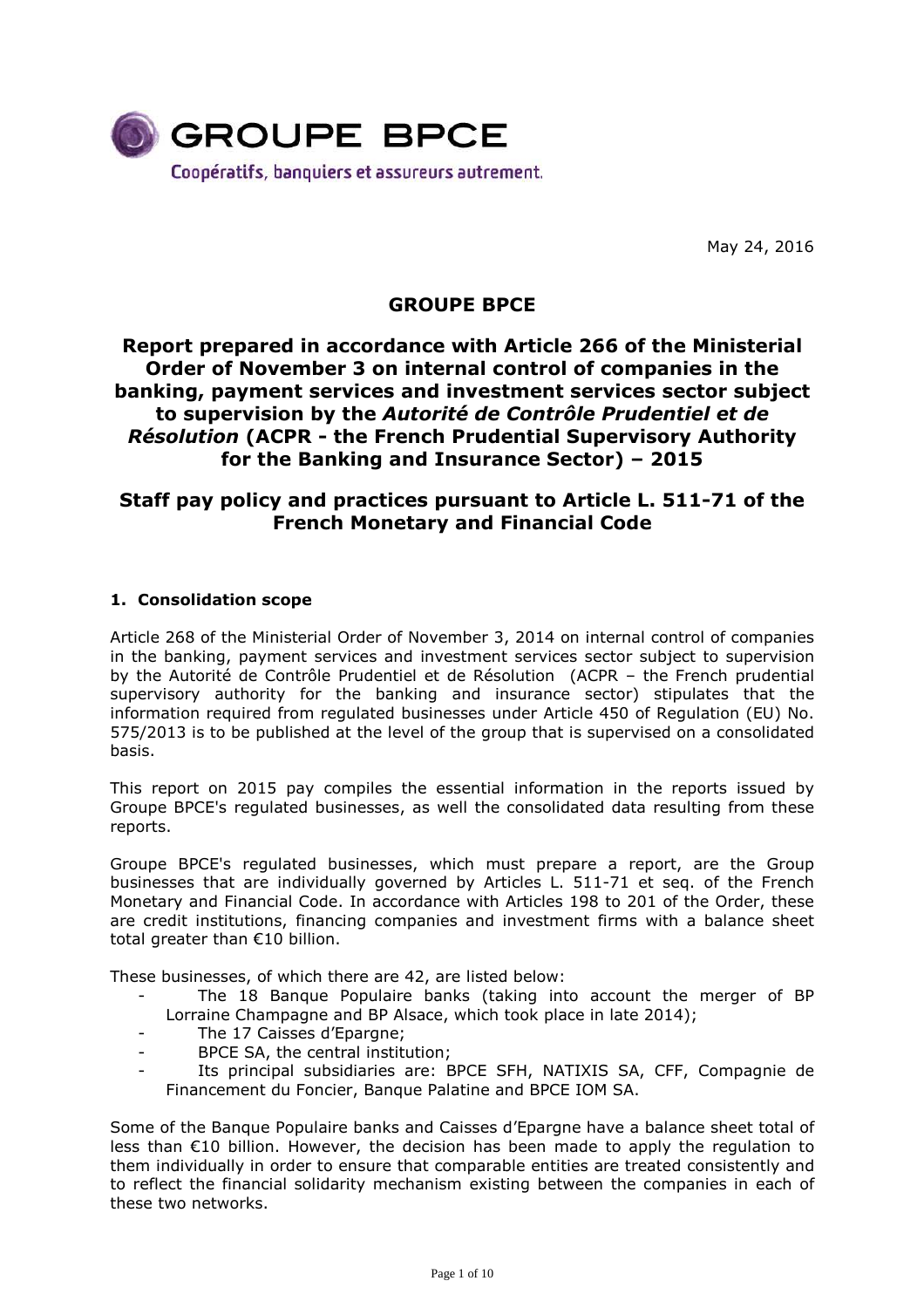The regulation has been applied to other Group companies solely on a sub-consolidated or consolidated basis, or if the company is a material business unit of one of the businesses to which the regulation is applied individually. In this case, the information required for the Group company in question has been included in the report of the regulated business that is prepared on an individual basis and consolidates the accounts of that company.

In accordance with Article 200 of the Order, credit institutions, financing companies and investment firms with a balance sheet total less than or equal to €10 billion are covered by the above paragraph.

In accordance with Article 198, portfolio management companies and insurance or reinsurance companies remain unaffected.

Finally, in application of Article 201, Group companies active in other domains also remain unaffected, as they either do not have a balance sheet totaling more than  $\epsilon$ 10 billion or do not have businesses that incur solvency and liquidity risks for the Group.

### **2. Procedure for determining which persons are defined by Article L. 511-71 of the French Monetary and Financial Code**

In accordance with European Directive 2013/36/EU (Articles 92 to 95) and its enactment in the French Monetary and Financial Code (sub-section 3 - articles L. 511-71 to L. 511- 88), which came into force in November 2014, as well as the European Commission's Delegated Regulation No. 604/2014, which is in effect for all pay awarded in 2014 and thereafter, Groupe BPCE companies are required to identify the categories of personnel whose professional activities have a material impact on the institution's risk profile based on 15 qualitative and 3 quantitative criteria.

The adoption of these criteria within Groupe BPCE was the subject of a multi-disciplinary working group that brought together representatives from the three control functions (risk management, compliance and inspection). The conclusions of this working group, as set out in a document approved by BPCE's Executive Management Committee, have been sent to all Group businesses that are individually governed by the regulation (the 42 businesses mentioned in Paragraph 1), with the understanding that each business shall apply these conclusions to the businesses that fall within their sub-consolidation scope and are governed by the regulation on a consolidated or sub-consolidated basis.

Within each business, the list of identified employees is subject to an annual peer review involving the risk management, compliance and human resources divisions.

### **3. Decision-making process for the pay policy**

A Remuneration Committee has been established in all businesses to which the regulation is applied on an individual basis, except for Compagnie de Financement Foncier, an entity without employees where the role of Remuneration Committee is held by the Board of Directors.

In each company, the Remuneration Committee is composed of at least three members of the governing body, some of whom are independent directors.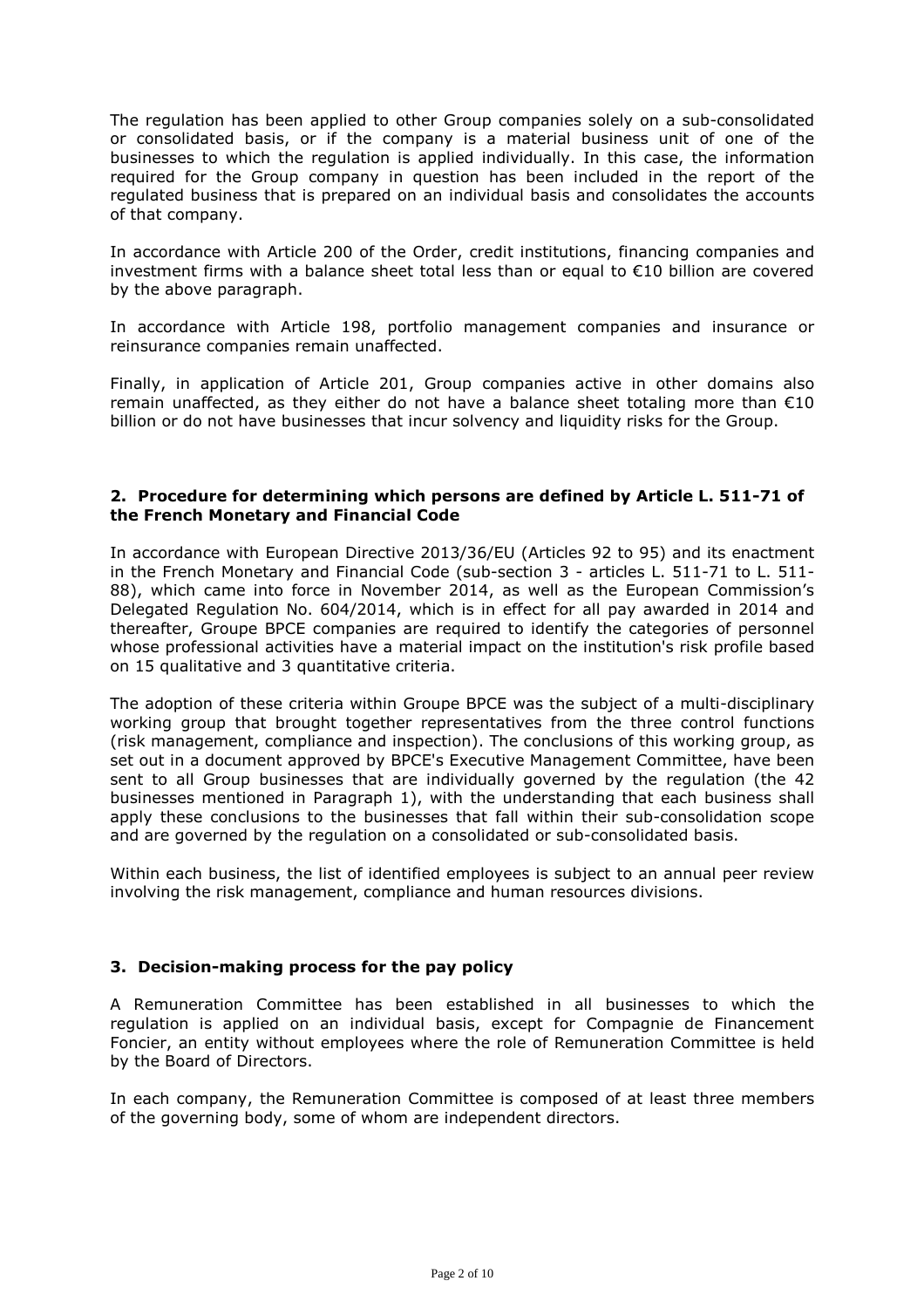The Committee is chaired by an independent member in compliance with the recommendations of the Corporate Governance Code for listed companies published June 16, 2013 by the French Private Companies Association (AFEP) and the French Business Confederation (MEDEF).

The members of the Committee cannot be corporate officers of the business, tied to the business or another Groupe BPCE company by an employment contract, or members of the Audit and Risk Committee.

The Committee generally meets three to four times a year.

It conducts an annual review of:

the principles of the pay policies of the company;

pay, remuneration and benefits of any kind granted to the company's corporate officers;

- pay awarded to the Head of Risk Management, Head of Compliance and Head of Periodic Control.

The Remuneration Committee provides its opinion on proposals made by Executive Management regarding persons defined under Article L.511-71 and makes suggestions to the Board of Directors or Supervisory Board regarding the principles of the pay policy for these people.

The Board of Directors or Supervisory Board adopts the principles of the pay policy based on the recommendation of the Remuneration Committee.

## **4. General principles**

The pay policy for Groupe BPCE businesses is a key element in the implementation of the Group's strategy. Its purpose is to establish pay levels that are competitive in its respective markets and is structured to promote employee commitment over the long term, while ensuring risks and compliance are managed appropriately. It reflects the collective and individual performance of its business lines.

The practices of Group businesses and those of other banking institutions in France and abroad are compared on a regular basis in order to ensure the pay policy remains competitive and appropriate for each business line.

Total pay in each business is structured around the following three components:

- fixed pay;
- annual variable pay for all or some employees;
- collective pay related to employee savings schemes.

Each employee receives all or some of these different components based on his or her responsibilities, skills and performance.

Fixed pay reflects the skills, responsibilities and expertise expected for a position, as well as the role and importance of duties in the organization. It is determined according to the specific characteristics of each business line in its local market.

Annual variable pay is awarded based on the achievement of quantitative and qualitative objectives that have been determined in advance and formally set out during the annual performance evaluation.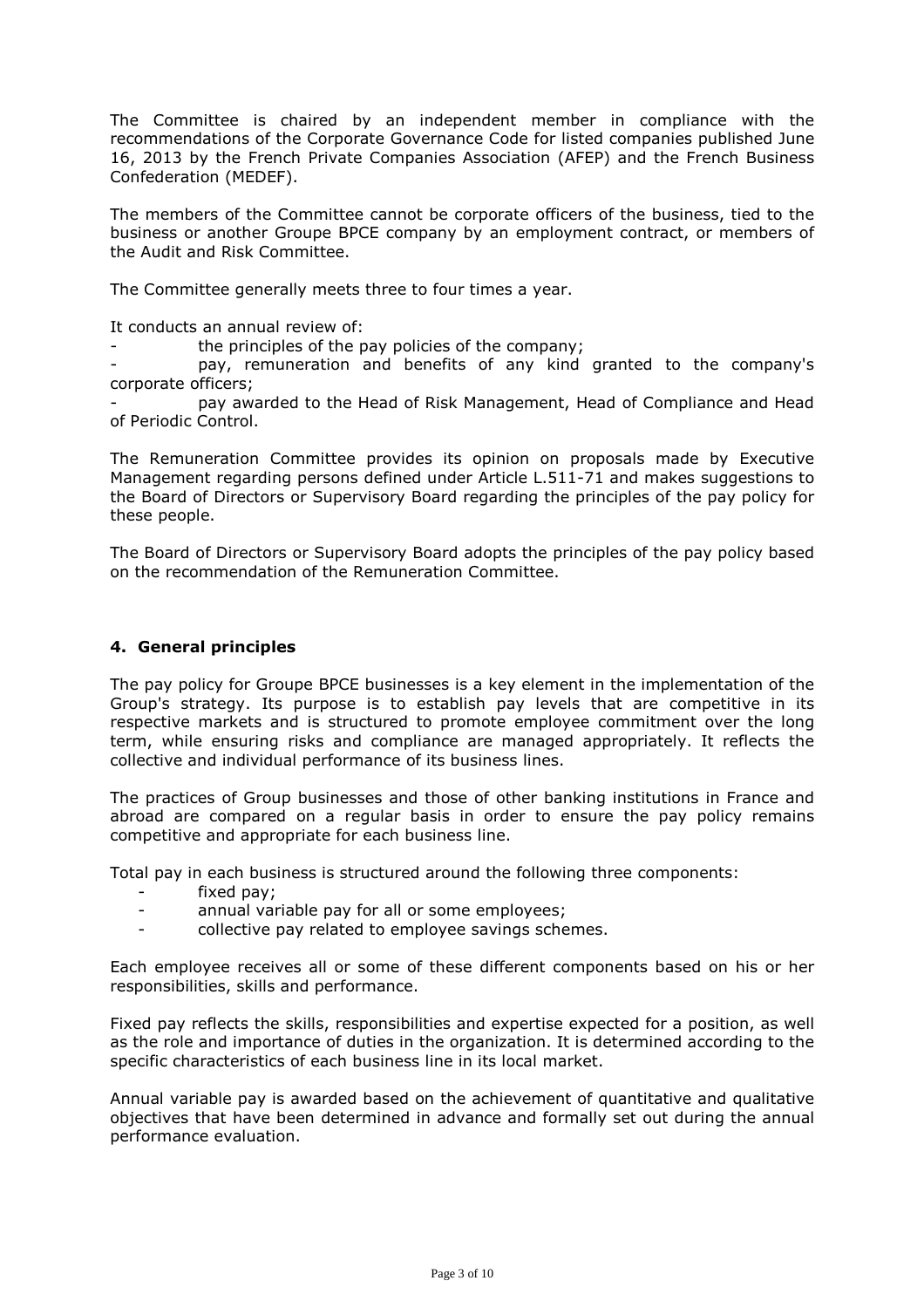## **5. Ratios between fixed and variable components**

The ratio between the variable and fixed pay components depends on the category of the employee and his or her level of responsibility.

In most businesses, the ratio is capped at

- 80% for the Chief Executive Officer or Chairman of the Management Board,
- 50% for Deputy Chief Executive Officers or Management Board members,
- Less than 50% for other employees, with the percentage depending on level of responsibility.

In certain cases (Banque Palatine, CFF, BPCE SA), some employees who are not company directors may receive a variable component that is greater than 50% of fixed but it is always capped at 100%.

Only BPCE SA, for its Chairman of the Management Board, BRED, for its traders, and Natixis provide for the possibility of a ratio that may exceed 100% and go as high as 200%. This would have to be approved by their Annual General Shareholders' Meeting in accordance with Article L.511-78 of the French Monetary and Financial Code.

### **6. Characteristics of the pay policy**

The policy on the payment of variable pay for persons defined in Article L.511-71 of the French Monetary and Financial Code.

### *6.1 Groupe BPCE scope excluding Natixis*

In accordance with Articles L. 511-71 to L. 511-85 of the French Monetary and Financial Code, the policy with regard to the payment of variable pay (schedule, percentage paid in shares, penalties) is as follows:

#### Proportionality

The rules governing the payment of variable pay apply only when the variable pay attributed is equal to or greater than the threshold of €100,000.

If the variable pay is equal to or greater than this threshold, the rules governing the payment of variable pay apply to the full variable pay amount.

#### Deferred and conditional payment of a portion of variable pay

The payment of a portion of the variable pay awarded for a fiscal year is deferred over time and conditional.

In the event of death or retirement, the non-vested deferred portion vests immediately, net of any penalties.

This payment is staggered over the three years that follow the year in which the variable pay was awarded, paid in one-third installments.

#### Amount of deferred variable pay

The percentage of deferred variable pay corresponds to 50%, increased to 60% if the variable component is equal to or greater than €500,000 and 70% if it is equal to or greater than €1,000,000.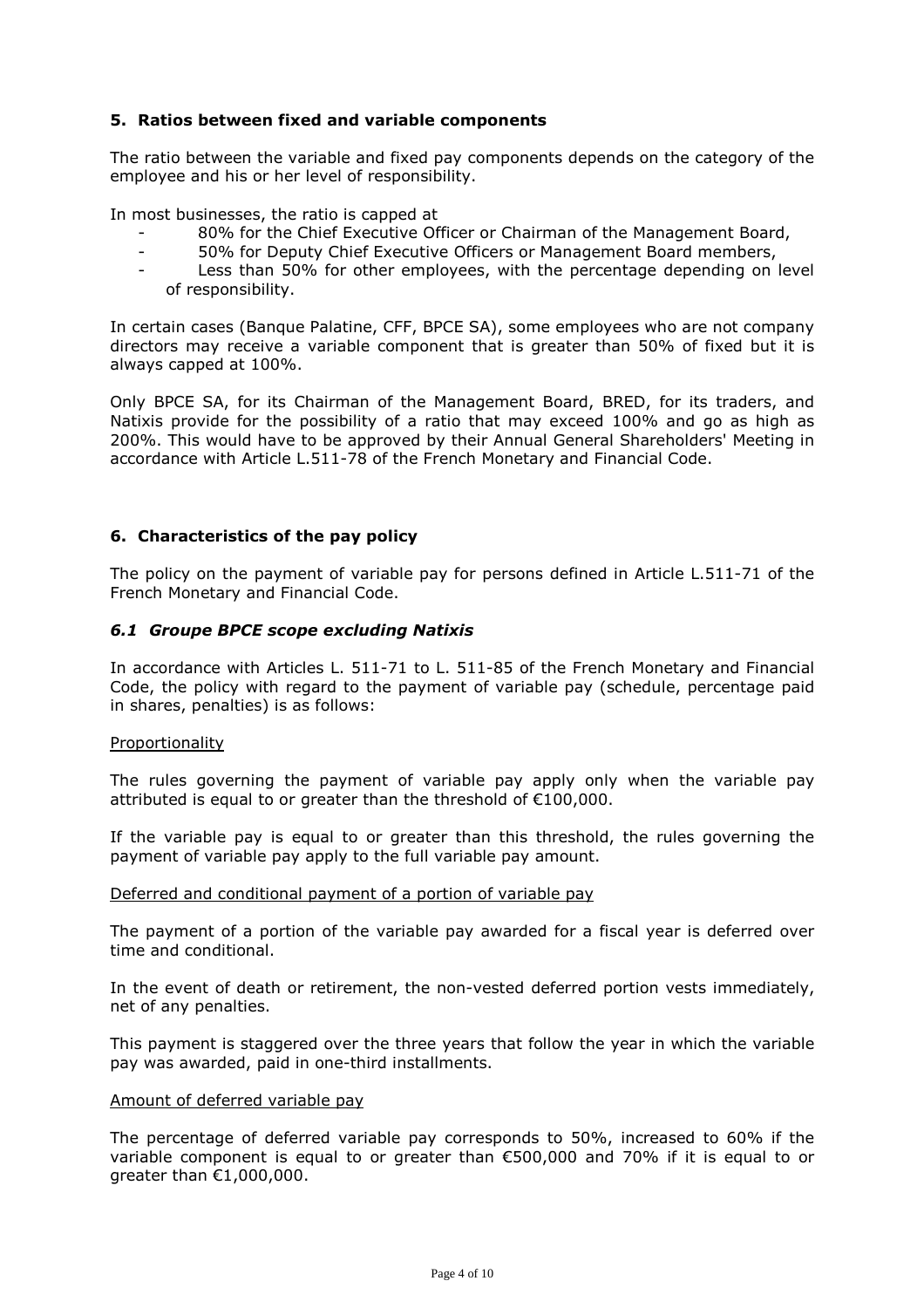### Payment in securities or equivalent instruments

As Group businesses aside from Natixis are not listed companies, the deferred component of the variable pay takes the form of cash indexed on the basis of an indicator representing the change in the value of Groupe BPCE shares.

The indicator used is net income attributable to equity holders of the parent, assessed as a rolling average over the last three calendar years preceding the year pay is awarded and the years it is paid.

The indexing factor for the portions of the variable components awarded for 2012 and deferred to 2016 is 1.0893.

The indexing factor for the portions of the variable components awarded for 2013 and deferred to 2016 is 1.1905.

The indexing factor for the portions of the variable components awarded for 2014 and deferred to 2016 is 1.1121.

On account of the minimum additional retention period required by regulation, the conditional payment of the deferred portion of the variable component for year N is paid, at the earliest, on October 1 of years N+2, N+3 and N+4.

#### Application of penalties

Pursuant to Article L. 511-83 of the French Monetary and Financial Code, each governing body determines which situations may entail the reduction or elimination of deferred portions. For example, BPCE SA's Supervisory Board ruled, acting on a proposal by the Remuneration Committee, that the deferred pay portion would be paid only if normative ROE for the Group's core businesses was greater than or equal to 4%.

### *6.2 Natixis Scope*

The payment of a portion of the variable pay awarded for a fiscal year is conditional and deferred over time if it exceeds a set limit of €100,000.

Payment is staggered over the three years that follow the year in which the variable pay was awarded. As such, for variable pay awarded for 2015:

- the non-deferred portion of variable pay awarded is paid in cash, with half paid in March 2016 and the other half paid in October 2016. The second payment is indexed on changes in the price of Natixis shares since the pay was awarded;
- the deferred portion of variable pay represents at least 40% of variable pay and 70% of the highest variable pay amounts (progressive scale for deferred pay).

Variable pay awarded in the form of shares or equivalent financial instruments represent 50% of variable pay awarded to regulated employees. This rule applies to variable pay, both for the deferred and conditional components and for the portion that vests immediately.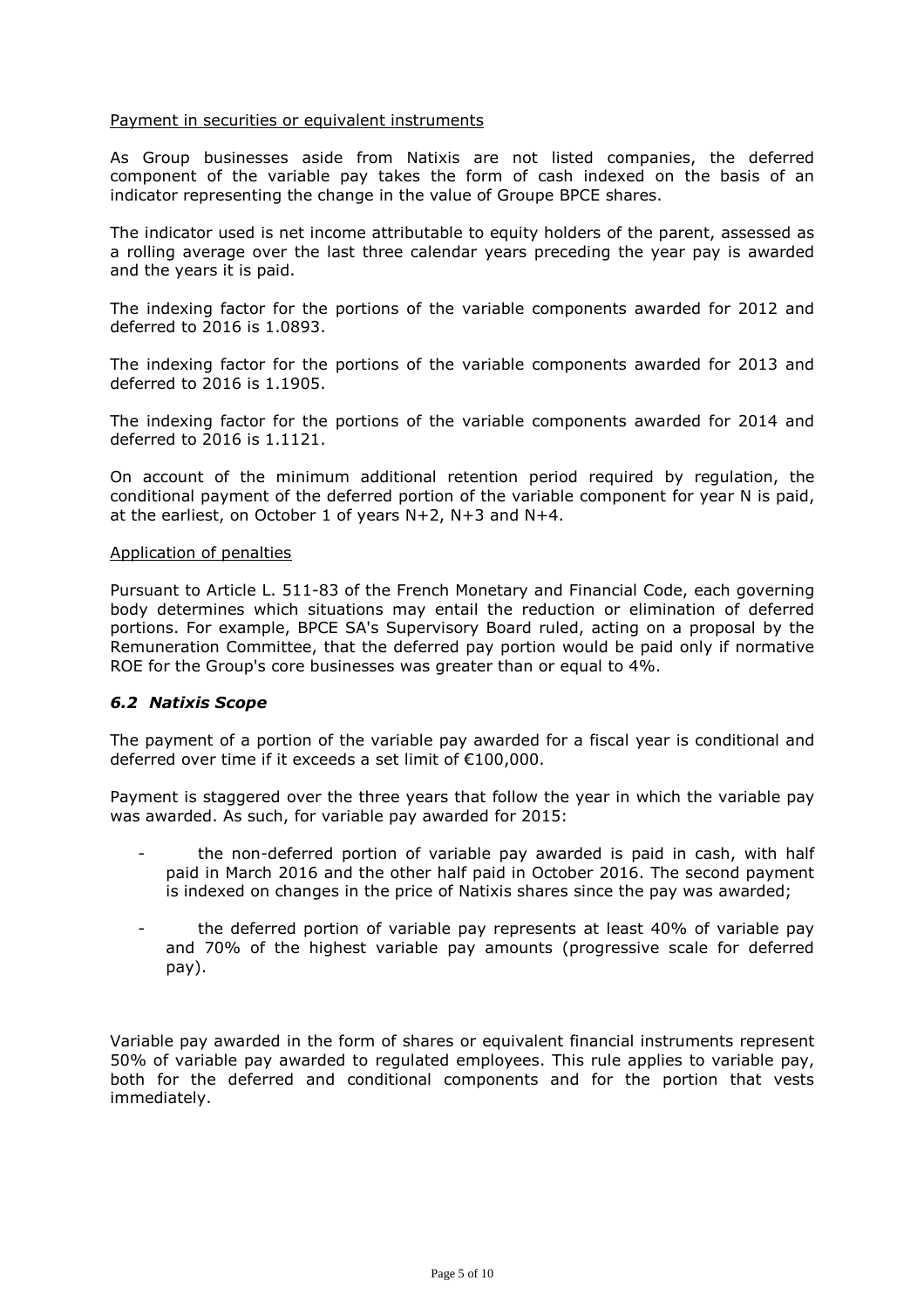# **Payment methods for the regulated population in 2015**



Structure of compensation of regulated categorise of staff for 2015 -payment chronology

The acquisition and payment of the components of deferred variable pay are contingent upon meeting performance conditions related to the company's earnings, those of the business line and, if necessary, individual criteria, along with a continued employment requirement. These conditions are specifically and explicitly set out when the pay is awarded.

The components of deferred variable pay that have not yet vested may be canceled or even eliminated if the employee behaves in such a way as to expose Natixis to unusual material risk.

In addition, each year employees must meet predetermined targets regarding risk management and compliance.

Guaranteed variable pay is prohibited, unless hiring from outside Groupe BPCE. In this case, the guarantee is strictly limited to one year.

Finally, the use of personal hedging or insurance strategies with regard to pay or responsibility that would limit the risk exposure of their pay arrangements is prohibited.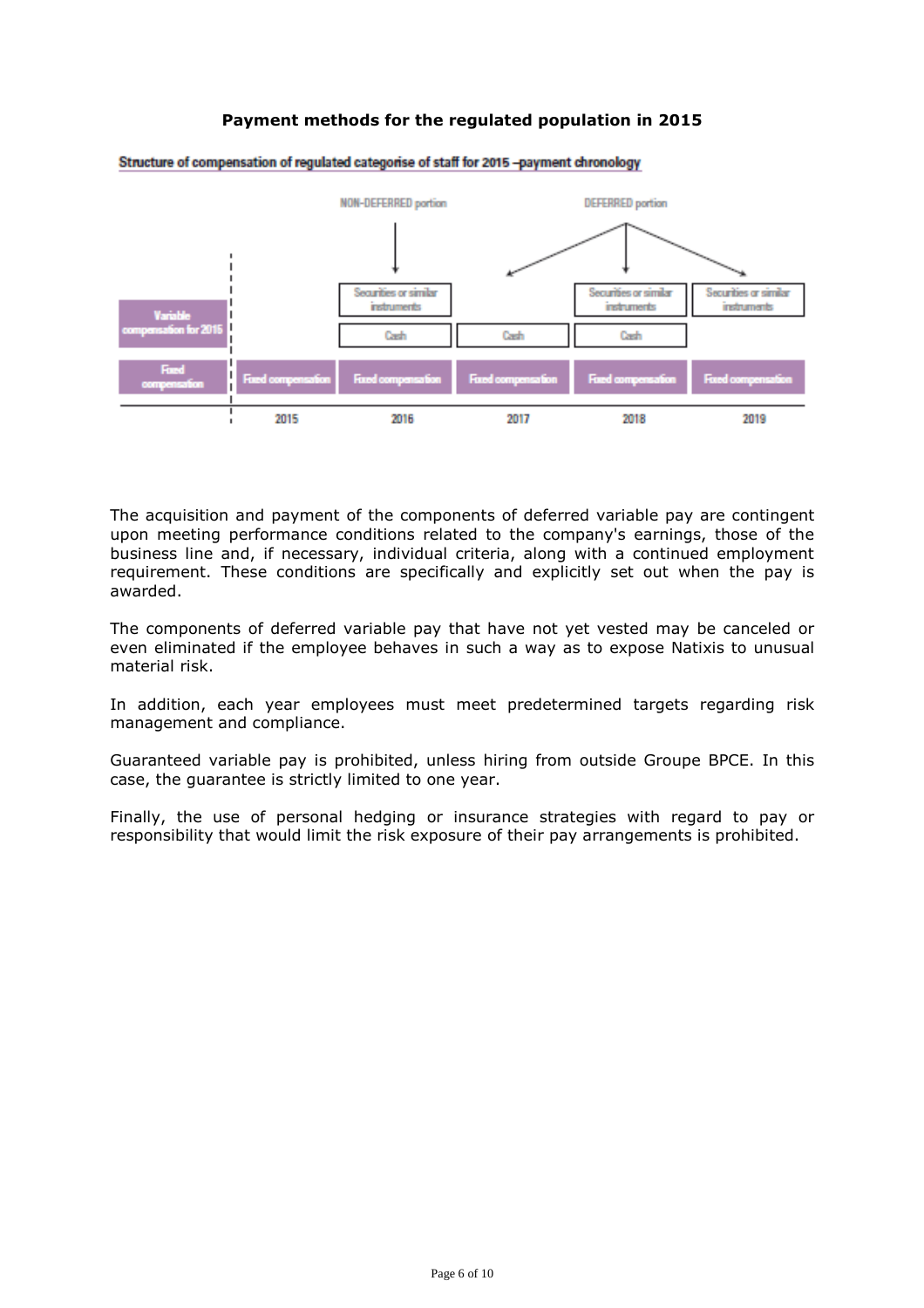# **7. Aggregate quantitative information**

# **Table 1**

### **Aggregate quantitative information on pay, broken down by area of activity**

Article 450 g) of EU Regulation No. 575/2013

| <b>BPCE</b>      | Management<br>body<br>executive<br>function | Management<br>body<br><b>SUDETVISORY</b><br>function $(1)$ | Investment<br>banking | Retail banking | Asset<br>management | Support<br>functions | Independent<br>control<br>function | Other       | Total        |
|------------------|---------------------------------------------|------------------------------------------------------------|-----------------------|----------------|---------------------|----------------------|------------------------------------|-------------|--------------|
| Headcount (2)    | 171.5                                       | 68.7                                                       | 254.8                 | 264.6          | 7.8                 | 498.8                | 309.0                              | 85.8        | .628.5       |
| <b>Fixed pay</b> | €37,183,852                                 | €1,789,895                                                 | €63,817,061           | €23,849,612    | €542,823            | €49,476,427          | €31,296,615                        | €10,439,027 | €218,395,313 |
| Variable pay     | €19,689,541                                 | €0                                                         | €63,566,983           | €4,114,285     | €60,100             | €8,928,619           | €8,635,838                         | €5,647,211  | €110,642,578 |
| Total pay        | €56,873,392                                 | €1,789,895                                                 | €127,384,044          | €27,963,897    | €602,923            | €58,405,046          | €39,932,453                        | €16,086,239 | €329,037,891 |

(1) Limited to the scope covering BPCE SA, BPCE SFH, NATIXIS, CFF, Compagnie de Financement Foncier, Banque Palatine, BPCE International

(2) Headcount stated prorata temporis - Elimination of doubles in each area of activity from the total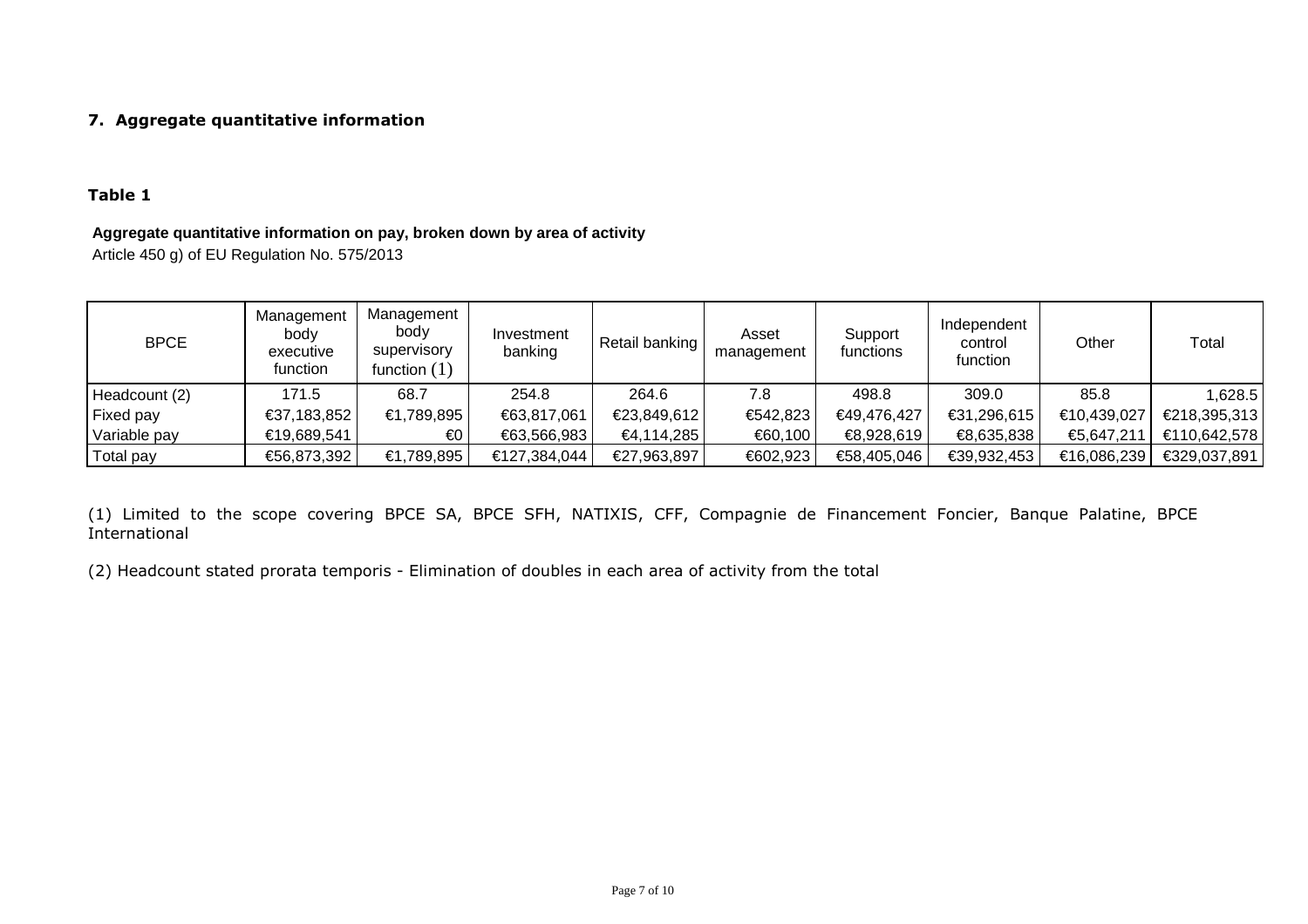# **Table 2**

**Aggregate quantitative information on pay, broken down by employee category (managers and staff members whose activities have a material impact on the institution's risk profile)** Article 450 h) of EU Regulation No. 575/2013

| <b>BPCE</b>                                                                            | Management<br>body $(1)$ | Other        | Total          |
|----------------------------------------------------------------------------------------|--------------------------|--------------|----------------|
| Headcount (2)                                                                          | 207.7                    | 1,420.8      | 1,628.5        |
| Total pay                                                                              | €58,663,286              | €270,374,615 | €329,037,902   |
| of which fixed pay                                                                     | €38,973,747              | €179,421,566 | €218,395,313   |
| of which variable pay                                                                  | €19,689,540              | €90,953,049  | €110,642,589   |
| - of which non-deferred                                                                | €12,560,359              | €55,860,444  | €68,420,804    |
| - of which cash                                                                        | €12,212,362              | €39,142,611  | €51,354,972    |
| - of which shares and equivalent instruments                                           | €347,998                 | €16,717,833  | €17,065,831    |
| - of which other instruments                                                           | €0                       | €0           | €0             |
| - of which deferred                                                                    | €7,129,180               | €35,092,605  | €42,221,785    |
| - of which cash                                                                        | €610,141                 | €15,873,550  | €16,483,691    |
| - of which shares and equivalent instruments                                           | €6,519,039               | €19,219,055  | €25,738,094    |
| - of which other instruments                                                           | €0                       | €0           | $\epsilon$ 0   |
| Amounts outstanding on variable pay awarded for previous years and not yet vested      | €6,995,502               | €44,546,476  | €51,541,979    |
| Amount of variable pay awarded for previous years and already vested (after reduction) | €5,142,965               | €15,089,305  | €20,232,269    |
| - Value of reductions performed                                                        | €0                       | €0           | $\epsilon$ 0   |
| Severance pay awarded                                                                  | €3,039,435               | €4,400,959   | €7,440,394     |
| Number of recipients of severance pay                                                  | 5                        | 11           | 16             |
| Highest severance pay awarded                                                          | €1,175,180               | €2,211,602   | €2,211,602     |
| Signing bonuses                                                                        | €15,000                  | €973,080     | €988,080       |
| Signing bonus recipients                                                               |                          |              | 2 <sub>1</sub> |

(1) For the supervisory function: limited to the scope covering BPCE SA, BPCE SFH, NATIXIS, CFF, Compagnie de Financement Foncier, Banque Palatine, BPCE International

(2) Headcount stated prorata temporis - Elimination of doubles in each area of activity from the total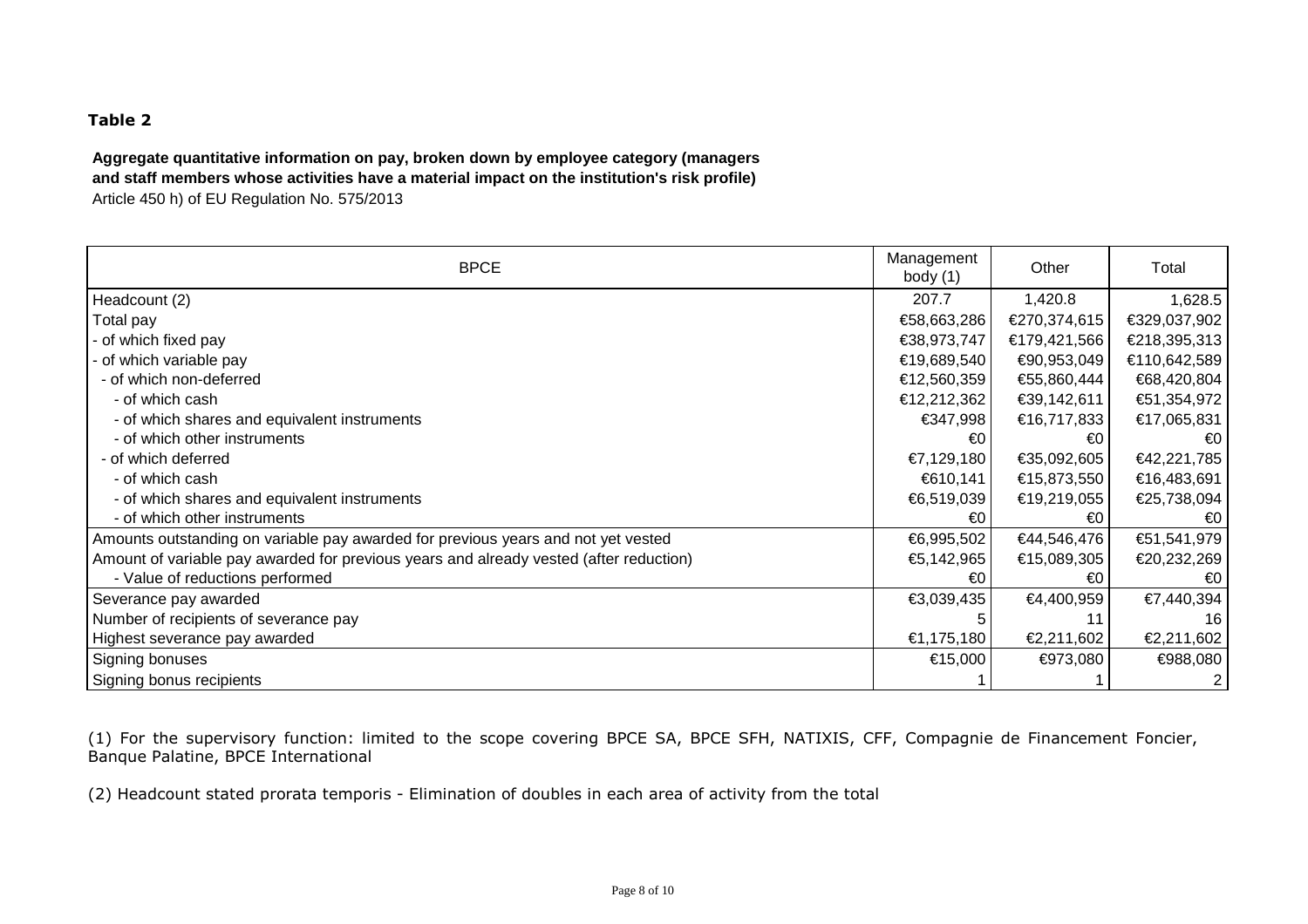# **Table 3**

# **BPCE**

# **Aggregate quantitative information on pay between €1,000,000 and €5,000,000**

Article 450 i) of EU Regulation No. 575/2013

| Total pay in euros            | <b>Number of staff members</b><br>whose activities have a<br>material impact on the<br>institution's risk profile |
|-------------------------------|-------------------------------------------------------------------------------------------------------------------|
| From €1,000,000 to €1,500,000 | 16                                                                                                                |
| From €1,500,000 to €2,000,000 | 4                                                                                                                 |
| From €2,000,000 to €2,500,000 | 4                                                                                                                 |
| From €2,500,000 to €3,000,000 | 3                                                                                                                 |
| From €3,000,000 to €3,500,000 |                                                                                                                   |
| From €3,500,000 to €4,000,000 |                                                                                                                   |
| From €4,000,000 to €4,500,000 |                                                                                                                   |
| From €4,500,000 to €5,000,000 |                                                                                                                   |